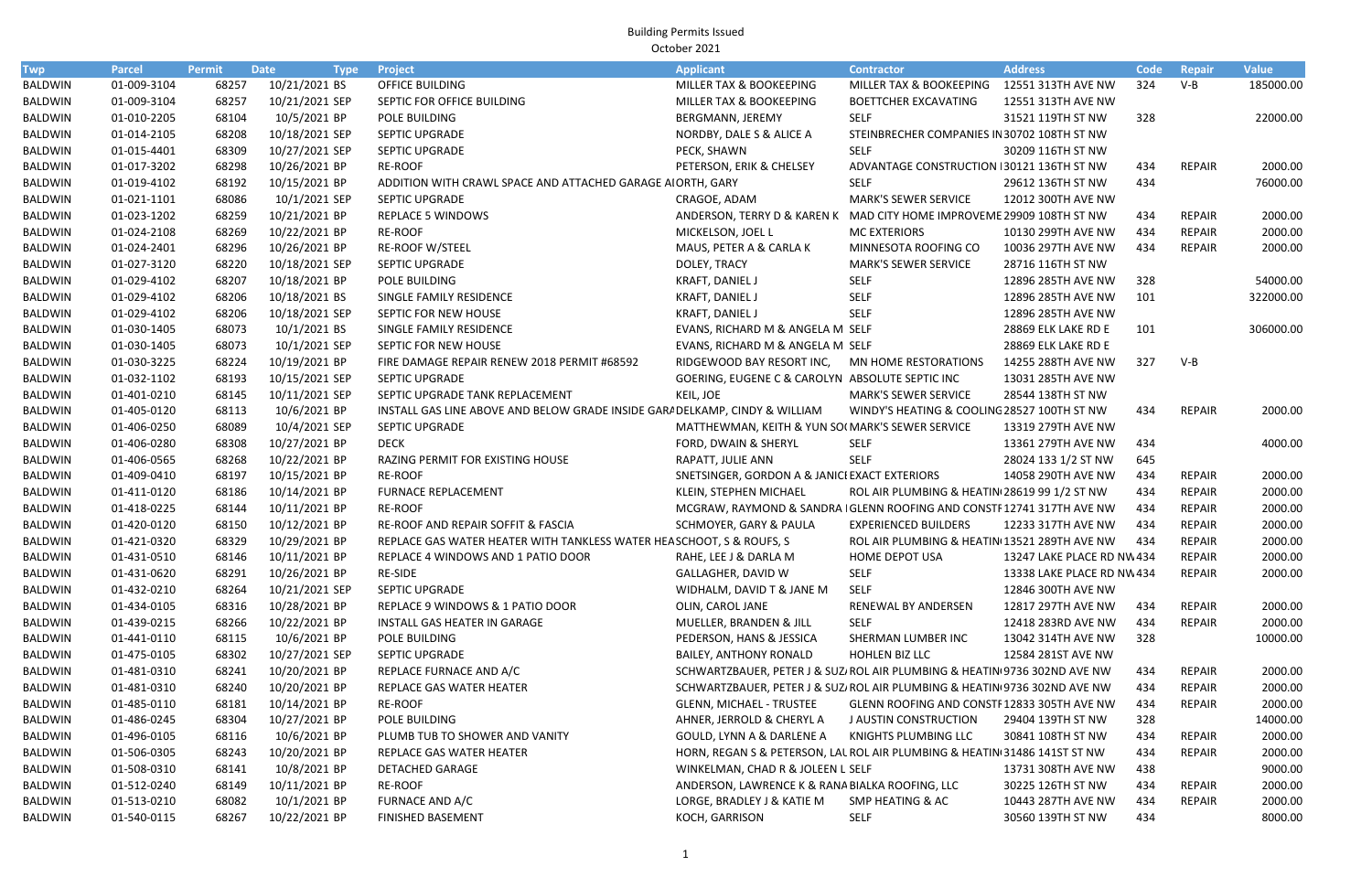| BALDWIN          | 01-545-0210 | 68230 | 10/19/2021 BP  | FINISH LOWER LEVEL BATHROOM           | MCMULLEN, TIMOTHY A & RANDI SELF                                             |                                                       | 14215 278TH AVE NW         | 434 |               | 2000.00   |
|------------------|-------------|-------|----------------|---------------------------------------|------------------------------------------------------------------------------|-------------------------------------------------------|----------------------------|-----|---------------|-----------|
| <b>BALDWIN</b>   | 01-570-0110 | 68189 | 10/14/2021 BS  | SINGLE FAMILY RESIDENCE               | RUBICH, ROBERT M & KATHERINE BETZLER BUILDERS INC.                           |                                                       | 13510 293RD AVE NW         | 101 |               | 173000.00 |
| BALDWIN          | 01-570-0110 | 68189 | 10/14/2021 SEP | SEPTIC FOR NEW HOUSE                  | RUBICH, ROBERT M & KATHERINE BETZLER BUILDERS INC.                           |                                                       | 13510 293RD AVE NW         |     |               |           |
| BALDWIN          | 01-581-0115 | 68095 | 10/4/2021 BS   | SINGLE FAMILY RESIDENCE               |                                                                              | REGENSCHEID CUSTOM HOME 13901 301ST AVE NW            |                            | 101 |               | 185000.00 |
| BALDWIN          | 01-581-0115 | 68095 | 10/4/2021 SEP  | SEPTIC FOR NEW HOUSE                  |                                                                              | REGENSCHEID CUSTOM HOME 13901 301ST AVE NW            |                            |     |               |           |
| BALDWIN          | 01-581-0235 | 68300 | 10/27/2021 BP  | <b>FINISHED BASEMENT</b>              | BETZLER BUILDERS, INC                                                        | BETZLER BUILDERS INC.                                 | 30014 136TH ST NW          | 434 |               | 8000.00   |
| BALDWIN          | 01-583-0115 | 68143 | 10/11/2021 BS  | SINGLE FAMILY RESIDENCE               |                                                                              | <b>JDA BUILDERS</b>                                   | 30986 116TH ST NW          | 101 |               | 175000.00 |
| BALDWIN          | 01-583-0115 | 68143 | 10/11/2021 SEP | SEPTIC FOR NEW HOUSE                  |                                                                              | <b>JDA BUILDERS</b>                                   | 30986 116TH ST NW          |     |               |           |
| BALDWIN          | 01-587-0120 | 68213 | 10/18/2021 BS  | SINGLE FAMILY RESIDENCE               |                                                                              | ZIEGLER CUSTOM HOMES INC 9863 305TH AVE NW            |                            | 101 |               | 228000.00 |
| BALDWIN          | 01-587-0120 | 68213 | 10/18/2021 SEP | SEPTIC FOR NEW HOUSE                  |                                                                              | ZIEGLER CUSTOM HOMES INC 9863 305TH AVE NW            |                            |     |               |           |
| <b>BIG LAKE</b>  | 10-002-1135 | 68321 | 10/28/2021 SEP | SEPTIC UPGRADE                        | LEFEBVRE, DANIEL J & JOY                                                     | ROTZ SEPTIC & EXCAVATING 15259 COUNTY ROAD 30 I       |                            |     |               |           |
| <b>BIG LAKE</b>  | 10-101-4231 | 68191 | 10/15/2021 BP  | RAZING OF EXISTING SHED               | BILCIK, JEFFREY & PATRICIA ANN SELF                                          |                                                       | 14684 221ST AVE NW         |     |               |           |
| <b>BIG LAKE</b>  | 10-101-4231 | 68190 | 10/15/2021 BP  | <b>DETACHED GARAGE</b>                | BILCIK, JEFFREY & PATRICIA ANN SELF                                          |                                                       | 14684 221ST AVE NW         | 438 |               | 6000.00   |
| <b>BIG LAKE</b>  | 10-101-4231 | 68083 | 10/1/2021 SEP  | <b>COUNTY LOAN APPLICATION FEE</b>    | BILCIK, JEFFREY & PATRICIA ANN SELF                                          |                                                       | 14684 221ST AVE NW         |     |               |           |
| <b>BIG LAKE</b>  | 10-101-4231 | 68081 | 10/1/2021 SEP  | SEPTIC UPGRADE                        | BILCIK, JEFFREY & PATRICIA ANN STEINBRECHER COMPANIES IN 14684 221ST AVE NW  |                                                       |                            |     |               |           |
| <b>BIG LAKE</b>  | 10-102-2345 | 68319 | 10/28/2021 SEP | SEPTIC UPGRADE                        | SCHMITZ, PHYLLIS & GARY -TRUST CUSTOM SEPTIC INC                             |                                                       | 22663 159TH ST NW          |     |               |           |
| <b>BIG LAKE</b>  | 10-103-1300 | 68276 | 10/22/2021 BP  | REPLACE BOILER SYSTEM                 | STEWART, JESSE S & SARAH C                                                   | DEZIEL HEATING AND AIR CON 22678 COUNTY ROAD 15 I 434 |                            |     | <b>REPAIR</b> | 2000.00   |
| <b>BIG LAKE</b>  | 10-107-3105 | 68178 | 10/14/2021 SEP | SEPTIC UPGRADE                        | MILLER, RANDEAN                                                              | ROTZ SEPTIC & EXCAVATING 21710 COUNTY ROAD 5 N'       |                            |     |               |           |
| <b>BIG LAKE</b>  | 10-110-4100 | 68164 | 10/12/2021 BP  | STABILIZE FOUNDATION OF POLE BUILDING | THOMALLA, GINGER E TRUST                                                     | SAFEBASEMENTS OF MINNESC 21557 COUNTY ROAD 15 1437    |                            |     |               | 5000.00   |
| <b>BIG LAKE</b>  | 10-110-4108 | 68294 | 10/26/2021 BP  | REPLACE FURNACE AND A/C               | <b>SNYDER, PATRICK C &amp; KARIN J</b>                                       | COMFORT MATTERS HEATING 21567 COUNTY ROAD 15 I 434    |                            |     | <b>REPAIR</b> | 2000.00   |
| <b>BIG LAKE</b>  | 10-112-4105 | 68226 | 10/19/2021 SEP | SEPTIC UPGRADE                        | NORGREN, JOHN & LORAYNE                                                      | HERBST EXCAVATING                                     | 14575 RANCH RD NW          |     |               |           |
| <b>BIG LAKE</b>  | 10-121-4201 | 68105 | 10/5/2021 SEP  | SEPTIC UPGRADE                        | <b>GOVESCO PROPERTIES, LLP</b>                                               | <b>MARK'S SEWER SERVICE</b>                           | 20017 172ND ST NW          |     |               |           |
| <b>BIG LAKE</b>  | 10-136-3310 | 68180 | 10/14/2021 BP  | RE-ROOF HOUSE AND POLE BARN           | WESTHOLTER, PAMELA M                                                         | RESULTS CONTRACTING                                   | 15076 COUNTY ROAD 30   434 |     | <b>REPAIR</b> | 2000.00   |
| <b>BIG LAKE</b>  | 10-311-1100 | 68118 | 10/6/2021 BP   | RAZING OF EXISTING OLDER HOUSE        | AUBOL, CARL T SR                                                             | <b>SELF</b>                                           | 20221 221ST AVE NW         | 645 |               |           |
| <b>BIG LAKE</b>  | 10-335-1306 | 68256 | 10/21/2021 BP  | RE-ROOF SOUTH AND EAST PORTIONS       | RIVERSIDE ALL CHURCH & MISSIOI SELF                                          |                                                       | 20314 COUNTY ROAD 14   434 |     | <b>REPAIR</b> | 2000.00   |
| <b>BIG LAKE</b>  | 10-411-0166 | 68320 | 10/28/2021 SEP | SEPTIC UPGRADE                        | LANIEL, KEITH A & DANA J                                                     | <b>CUSTOM SEPTIC INC</b>                              | 18859 147TH ST NW          |     |               |           |
| <b>BIG LAKE</b>  | 10-411-0166 | 68254 | 10/21/2021 BP  | REPLACE FURNACE AND A/C               | LANIEL, KEITH A & DANA J                                                     | BLUE OX HEATING & AIR LLC 18859 147TH ST NW           |                            | 434 | <b>REPAIR</b> | 2000.00   |
| <b>BIG LAKE</b>  | 10-412-0215 | 68248 | 10/20/2021 BP  | RE-ROOF                               | SCHOMMER, DANIEL & JOYCE                                                     | THEIN COMPANIES                                       | 14599 187TH AVE NW         | 434 | <b>REPAIR</b> | 2000.00   |
| <b>BIG LAKE</b>  | 10-414-0235 | 68182 | 10/14/2021 BP  | <b>FURNACE REPLACEMENT</b>            | HULTBERG, MARK J & KRISTI K                                                  | PROFESSIONAL MECHANICAL : 18512 146TH ST NW           |                            | 434 | <b>REPAIR</b> | 2000.00   |
| <b>BIG LAKE</b>  | 10-419-0407 | 68303 | 10/27/2021 BP  | RE-ROOF                               | HUFFMAN, THOMAS & KATHY                                                      | LOCAL ROOFING LLC DBA: BEC 19063 180TH AVE NW         |                            | 434 | <b>REPAIR</b> | 2000.00   |
| <b>BIG LAKE</b>  | 10-419-0572 | 68312 | 10/28/2021 SEP | <b>SEPTIC UPGRADE</b>                 | SPRANGER, JEFFREY & ANDREA CUSTOM SEPTIC INC                                 |                                                       | 19274 180TH AVE NW         |     |               |           |
| <b>BIG LAKE</b>  | 10-420-0225 | 68317 | 10/28/2021 BP  | REPLACE 11 WINDOWS                    | WINGARD, THOMAS & LU ANN RENEWAL BY ANDERSEN                                 |                                                       | 457 196TH DR NW            | 434 | <b>REPAIR</b> | 2000.00   |
| <b>BIG LAKE</b>  | 10-426-0275 | 68305 | 10/27/2021 BP  | WOOD BURNING FIREPLACE                | LINDWALL, MATTHEW & DANIELLISELF                                             |                                                       | 20125 170TH ST NW          | 434 | <b>REPAIR</b> | 2000.00   |
| <b>BIG LAKE</b>  | 10-429-0220 | 68188 | 10/14/2021 BP  | INGROUND SWIMMING POOL                | HARRIS, RICHARD K & KELLY ANN SCENIC SPECIALTIES LANDSCAI 17565 182ND AVE NW |                                                       |                            | 329 |               | 2000.00   |
| <b>BIG LAKE</b>  | 10-430-0375 | 68167 | 10/13/2021 BP  | RE-ROOF                               | KRUSSOW, PETER                                                               | SELF                                                  | 15011 199TH AVE NW         | 434 |               | 2000.00   |
| <b>BIG LAKE</b>  | 10-430-0545 | 68225 | 10/19/2021 BP  | <b>RE-SIDE</b>                        | GISLASON, S.T. REVOCABLE TRUST PURPOSE DRIVEN RESTORATIC 15019 197TH AVE NW  |                                                       |                            | 434 | REPAIR        | 2000.00   |
| <b>BIG LAKE</b>  | 10-435-0120 | 68106 | 10/5/2021 BP   | REPLACE WATER HEATER                  | NELSON, TODD W & DEBORAH MONTICELLO PLUMBING & HE 14900 191ST AVE NW         |                                                       |                            | 434 | <b>REPAIR</b> | 2000.00   |
| <b>BIG LAKE</b>  | 10-442-0255 | 68293 | 10/26/2021 BP  | RE-ROOF                               | JENSEN, MICHAEL & NAOMI - ETA MINNESOTA ROOFING CO                           |                                                       | 15394 215TH AVE NW         | 434 | <b>REPAIR</b> | 2000.00   |
| <b>BIG LAKE</b>  | 10-442-0265 | 68285 | 10/25/2021 BP  | <b>RE-ROOF</b>                        | BOURDON, GARY D & STARR R -TF ROOF COMPANY NA INC.                           |                                                       | 21535 155TH ST NW          | 434 | <b>REPAIR</b> | 2000.00   |
| <b>BIG LAKE</b>  | 10-452-0165 | 68094 | 10/4/2021 BP   | REPLACE FURNACE AND A/C               | STREIFEL, THOMAS D & WENDY JC HEATING & COOLING TWO IN(14410 145TH CT NW     |                                                       |                            | 434 | REPAIR        | 2000.00   |
| <b>BIG LAKE</b>  | 10-453-0115 | 68171 | 10/13/2021 SEP | <b>SEPTIC UPGRADE</b>                 | MARTINEAU-NATZEL, ANN                                                        | <b>CUSTOM SEPTIC INC</b>                              | 16303 205TH AVE NW         |     |               |           |
| <b>BIG LAKE</b>  | 10-483-0435 | 68277 | 10/22/2021 BP  | <b>DECK</b>                           | SIXBERRY, DANNY J & AMBER                                                    | SELF                                                  | 21527 202ND ST NW          | 434 |               | 4000.00   |
| <b>BIG LAKE</b>  | 10-524-0360 | 68237 | 10/20/2021 BP  | RE-ROOF                               | WANNER, JOEL D & MELISSA L SELECT EXTERIORS                                  |                                                       | 18518 224TH AVE NW         | 434 | REPAIR        | 2000.00   |
| <b>BIG LAKE</b>  | 10-527-0105 | 68087 | 10/4/2021 BP   | <b>DECK</b>                           | GELLING, JOSHUA & ECKHARDT, A JJRALLENZ PROPERTY SERVICE 17260 211TH AVE NW  |                                                       |                            | 434 |               | 6000.00   |
| <b>BLUE HILL</b> | 15-013-2205 | 68165 | 10/13/2021 BP  | REPLACE WATER HEATER & BOILER         | NORMAND, AMBER & BRANDON ROL AIR PLUMBING & HEATIN 15035 309TH AVE NW        |                                                       |                            | 434 | REPAIR        | 2000.00   |

| <b>A &amp; RANDI SELF</b>  |                                                         | 14215 278TH AVE NW         | 434 |               | 2000.00   |
|----------------------------|---------------------------------------------------------|----------------------------|-----|---------------|-----------|
|                            | ATHERINE BETZLER BUILDERS INC.                          | 13510 293RD AVE NW         | 101 |               | 173000.00 |
|                            | ATHERINE BETZLER BUILDERS INC.                          | 13510 293RD AVE NW         |     |               |           |
|                            | REGENSCHEID CUSTOM HOME 13901 301ST AVE NW              |                            | 101 |               | 185000.00 |
|                            | REGENSCHEID CUSTOM HOME 13901 301ST AVE NW              |                            |     |               |           |
|                            | BETZLER BUILDERS INC.                                   | 30014 136TH ST NW          | 434 |               | 8000.00   |
|                            | <b>JDA BUILDERS</b>                                     | 30986 116TH ST NW          | 101 |               | 175000.00 |
|                            | <b>JDA BUILDERS</b>                                     | 30986 116TH ST NW          |     |               |           |
|                            | ZIEGLER CUSTOM HOMES INC 9863 305TH AVE NW              |                            | 101 |               | 228000.00 |
|                            | ZIEGLER CUSTOM HOMES INC 9863 305TH AVE NW              |                            |     |               |           |
|                            |                                                         |                            |     |               |           |
| YC                         | ROTZ SEPTIC & EXCAVATING 15259 COUNTY ROAD 30 I         |                            |     |               |           |
| CIA ANN                    | <b>SELF</b>                                             | 14684 221ST AVE NW         |     |               |           |
| <b>CIA ANN</b>             | <b>SELF</b>                                             | 14684 221ST AVE NW         | 438 |               | 6000.00   |
| <b>CIA ANN</b>             | <b>SELF</b>                                             | 14684 221ST AVE NW         |     |               |           |
| CIA ANN                    | STEINBRECHER COMPANIES IN 14684 221ST AVE NW            |                            |     |               |           |
|                            | RY -TRUST CUSTOM SEPTIC INC                             | 22663 159TH ST NW          |     |               |           |
| RAH C                      | DEZIEL HEATING AND AIR CON 22678 COUNTY ROAD 15 I 434   |                            |     | <b>REPAIR</b> | 2000.00   |
|                            | ROTZ SEPTIC & EXCAVATING 21710 COUNTY ROAD 5 N'         |                            |     |               |           |
| <b>RUST</b>                | SAFEBASEMENTS OF MINNESC 21557 COUNTY ROAD 15 1437      |                            |     |               | 5000.00   |
| ARIN J                     | COMFORT MATTERS HEATING 21567 COUNTY ROAD 15 I 434      |                            |     | <b>REPAIR</b> | 2000.00   |
| <b>AYNE</b>                | <b>HERBST EXCAVATING</b>                                | 14575 RANCH RD NW          |     |               |           |
| LLP                        | <b>MARK'S SEWER SERVICE</b>                             | 20017 172ND ST NW          |     |               |           |
| M                          | <b>RESULTS CONTRACTING</b>                              | 15076 COUNTY ROAD 30   434 |     | <b>REPAIR</b> | 2000.00   |
|                            | <b>SELF</b>                                             | 20221 221ST AVE NW         | 645 |               |           |
| & MISSIOI SELF             |                                                         | 20314 COUNTY ROAD 14   434 |     | <b>REPAIR</b> | 2000.00   |
| ι                          | <b>CUSTOM SEPTIC INC</b>                                | 18859 147TH ST NW          |     |               |           |
| l /                        | BLUE OX HEATING & AIR LLC 18859 147TH ST NW             |                            | 434 | <b>REPAIR</b> | 2000.00   |
| JOYCE                      | THEIN COMPANIES                                         | 14599 187TH AVE NW         | 434 | <b>REPAIR</b> | 2000.00   |
| risti k                    | PROFESSIONAL MECHANICAL \: 18512 146TH ST NW            |                            | 434 | <b>REPAIR</b> | 2000.00   |
| KATHY                      | LOCAL ROOFING LLC DBA: BEC 19063 180TH AVE NW           |                            | 434 | <b>REPAIR</b> | 2000.00   |
| <b>NDREA</b>               | <b>CUSTOM SEPTIC INC</b>                                | 19274 180TH AVE NW         |     |               |           |
| U ANN                      | RENEWAL BY ANDERSEN                                     | 457 196TH DR NW            | 434 | REPAIR        | 2000.00   |
| <b>&amp; DANIELLI SELF</b> |                                                         | 20125 170TH ST NW          | 434 | <b>REPAIR</b> | 2000.00   |
|                            | ELLY ANN SCENIC SPECIALTIES LANDSCAI 17565 182ND AVE NW |                            | 329 |               | 2000.00   |
|                            | <b>SELF</b>                                             | 15011 199TH AVE NW         | 434 |               | 2000.00   |
|                            | BLE TRUST PURPOSE DRIVEN RESTORATIC 15019 197TH AVE NW  |                            | 434 | REPAIR        | 2000.00   |
| BORAH                      | MONTICELLO PLUMBING & HE 14900 191ST AVE NW             |                            | 434 | REPAIR        | 2000.00   |
|                            | OMI - ETA MINNESOTA ROOFING CO 15394 215TH AVE NW       |                            | 434 | <b>REPAIR</b> | 2000.00   |
|                            | FARR R -TF ROOF COMPANY NA INC.                         | 21535 155TH ST NW          | 434 | <b>REPAIR</b> | 2000.00   |
|                            | WENDY JC HEATING & COOLING TWO IN(14410 145TH CT NW     |                            | 434 | <b>REPAIR</b> | 2000.00   |
| NN                         | <b>CUSTOM SEPTIC INC</b>                                | 16303 205TH AVE NW         |     |               |           |
| MBER                       | <b>SELF</b>                                             | 21527 202ND ST NW          | 434 |               | 4000.00   |
| _ISSA L                    | <b>SELECT EXTERIORS</b>                                 | 18518 224TH AVE NW         | 434 | <b>REPAIR</b> | 2000.00   |
|                            | (HARDT, A JJRALLENZ PROPERTY SERVICE 17260 211TH AVE NW |                            | 434 |               | 6000.00   |
|                            | RANDON ROL AIR PLUMBING & HEATIN 15035 309TH AVE NW     |                            | 434 | <b>REPAIR</b> | 2000.00   |
|                            |                                                         |                            |     |               |           |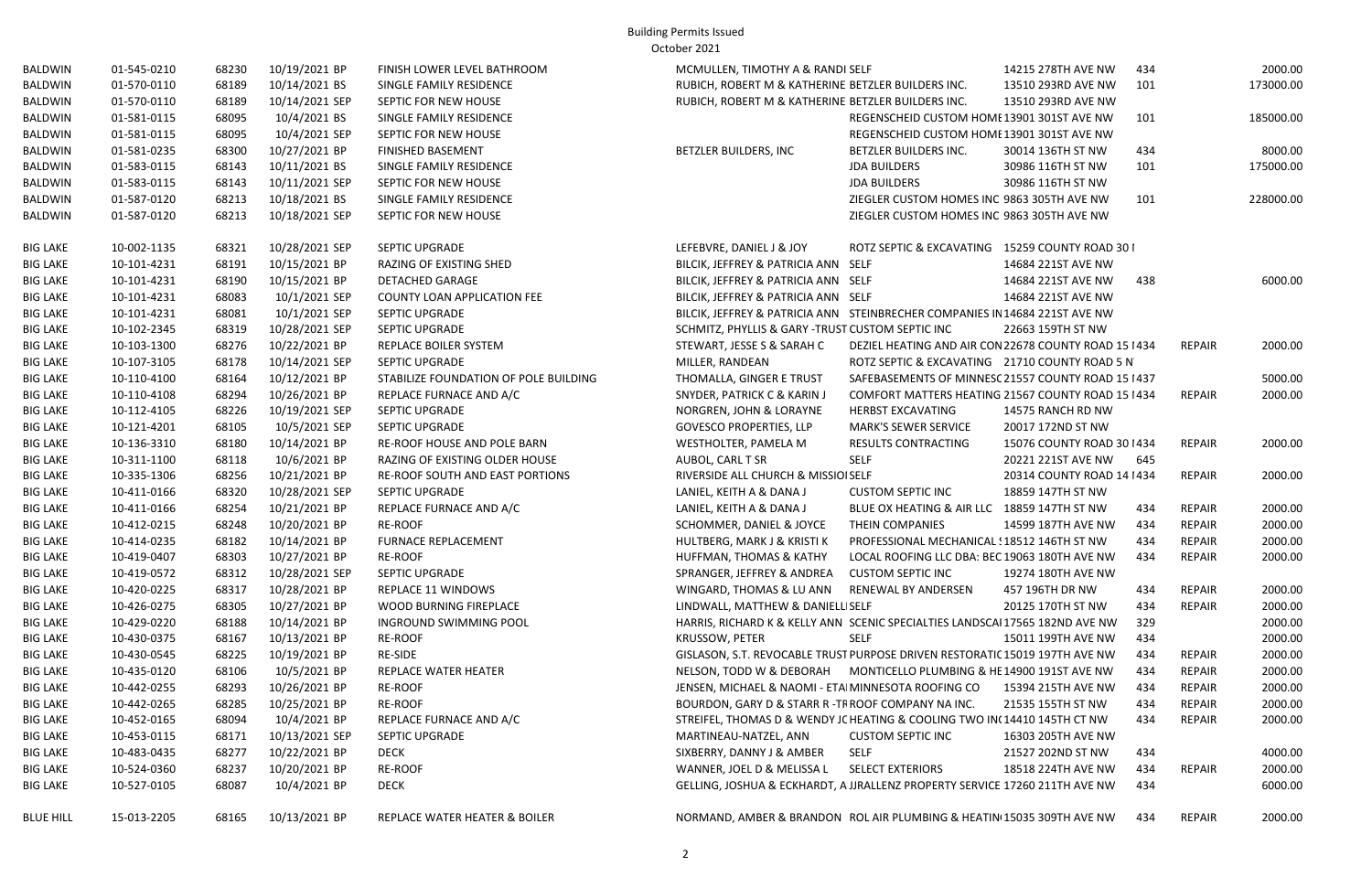| <b>BLUE HILL</b>  | 15-023-4200 | 68112 | 10/6/2021 BP   | <b>RE-ROOF</b>                                                        | TROMBLEY, STEVEN & TERRI - TRL ARCHWAY CONTRACTING                        |                                                | 15437 297TH AVE NW        | 434 | <b>REPAIR</b> | 2000.00   |
|-------------------|-------------|-------|----------------|-----------------------------------------------------------------------|---------------------------------------------------------------------------|------------------------------------------------|---------------------------|-----|---------------|-----------|
| <b>BLUE HILL</b>  | 15-025-4410 | 68076 | 10/1/2021 BP   | RE-SKIN SIDING OFPOLE BUILDING                                        | MYSLAJEK, THOMAS & HANSON, FSELF                                          |                                                | 28662 144TH ST NW         | 434 | <b>REPAIR</b> | 2000.00   |
| <b>BLUE HILL</b>  | 15-025-4410 | 68075 | 10/1/2021 BP   | RE-SKIN ROOF OF POLE BUILDING                                         | MYSLAJEK, THOMAS & HANSON, FSELF                                          |                                                | 28662 144TH ST NW         | 434 | <b>REPAIR</b> | 2000.00   |
| <b>BLUE HILL</b>  | 15-025-4410 | 68074 | 10/1/2021 BP   | REPLACEMENT WINDOWS 1 NEW IN POLE BUILDING                            | MYSLAJEK, THOMAS & HANSON, FSELF                                          |                                                | 28662 144TH ST NW         | 434 | <b>REPAIR</b> | 2000.00   |
| <b>BLUE HILL</b>  | 15-428-0134 | 68156 | 10/12/2021 BP  | POLE BUILDING                                                         | <b>BECKERS, TROY</b>                                                      | LATCHAM-LIND                                   | 30242 147TH ST NW         | 328 |               | 16000.00  |
| <b>BLUE HILL</b>  | 15-439-0205 | 68179 | 10/14/2021 SEP | SEPTIC UPGRADE TANK REPLACEMENT                                       | ROBILLARD, JOHN T & SHARRON A ROTZ SEPTIC & EXCAVATING 14720 285TH AVE NW |                                                |                           |     |               |           |
| <b>BLUE HILL</b>  | 15-457-0320 | 68127 | 10/7/2021 BP   | <b>DETACHED GARAGE</b>                                                | WALSH, PATRICIA A                                                         | <b>CHOICE HOMES</b>                            | 15084 319TH AVE NW        | 438 |               | 27000.00  |
| <b>BLUE HILL</b>  | 15-458-0220 | 68229 | 10/19/2021 BP  | POLE BUILDING                                                         | WELLMAN, SHAWN                                                            | <b>SELF</b>                                    | 31476 147TH ST NW         | 328 |               | 18000.00  |
| <b>BLUE HILL</b>  | 15-464-0104 | 68281 | 10/25/2021 BS  | SINGLE FAMILY RESIDENCE                                               |                                                                           | NOVAK BUILDERS & REMODEL 15265 290TH AVE NW    |                           | 101 |               | 184000.00 |
| <b>BLUE HILL</b>  | 15-464-0104 | 68281 | 10/25/2021 SEP | SEPTIC FOR NEW HOUSE                                                  |                                                                           | NOVAK BUILDERS & REMODEL 15265 290TH AVE NW    |                           |     |               |           |
| <b>BLUE HILL</b>  | 15-464-0128 | 68130 | 10/7/2021 BP   | <b>DECK</b>                                                           | JOHNSON, SHAYNE & MICHELLE  CHIEF CORNERSTONE BUILDEF15299 292ND AVE NW   |                                                |                           | 434 |               | 4000.00   |
| <b>BLUE HILL</b>  | 15-466-0130 | 68123 | 10/6/2021 BP   | POLE BUILDING                                                         | ROEDER, RICHARD E & DIANA                                                 | LATCHAM-LIND                                   | 32075 152ND ST NW         | 328 |               | 12000.00  |
| <b>BLUE HILL</b>  | 15-466-0320 | 68307 | 10/27/2021 BP  | <b>FINISHED BASEMENT</b>                                              | CROTTEAU, JOSH & KAYLA                                                    | <b>SELF</b>                                    | 32192 150TH ST NW         | 434 |               | 8000.00   |
| <b>CLEAR LAKE</b> | 20-201-3401 | 68175 | 10/13/2021 SEP | PUMPERS AGREEMENT FOR HOLDING TANK FOR ACCESSOI MEINZ, BARRY & LOREL  |                                                                           | <b>MJS DIRTWORKS</b>                           | 7604 70TH AVE SE          |     |               |           |
| <b>CLEAR LAKE</b> | 20-201-3401 | 68174 | 10/13/2021 SEP | SEPTIC UPGRADE HOLDING TANK FOR ACCESSORY STRUCTIMEINZ, BARRY & LOREL |                                                                           | <b>MJS DIRTWORKS</b>                           | 7604 70TH AVE SE          |     |               |           |
| <b>CLEAR LAKE</b> | 20-201-3401 | 68173 | 10/13/2021 BP  | ADDITION TO EXISTING DETACHED GARAGE                                  | MEINZ, BARRY & LOREL                                                      | <b>SELF</b>                                    | 7604 70TH AVE SE          | 437 |               | 9000.00   |
| <b>CLEAR LAKE</b> | 20-211-1201 | 68314 | 10/28/2021 BP  | REPLACE LP FURNACE                                                    | AMUNDSON, DAVID & GEROLD-AI AIR MAX LLC                                   |                                                | 6123 77TH ST SE           | 434 | REPAIR        | 2000.00   |
| <b>CLEAR LAKE</b> | 20-413-0150 | 68114 | 10/6/2021 BS   | SINGLE FAMILY RESIDENCE                                               | JULI ARNESON SCHLUCHTER REV TLEADING DESIGN BUILDERS                      |                                                | 7130 43RD AVE SE          | 101 |               | 388000.00 |
| <b>CLEAR LAKE</b> | 20-413-0150 | 68114 | 10/6/2021 SEP  | SEPTIC FOR NEW HOUSE                                                  | JULI ARNESON SCHLUCHTER REV TLEADING DESIGN BUILDERS                      |                                                | 7130 43RD AVE SE          |     |               |           |
| <b>CLEAR LAKE</b> | 20-422-0250 | 68306 | 10/27/2021 BP  | RE-ROOF                                                               | MOLITOR, AARON J & PIURKOWSI ENTIRE EXTERIORS LLC                         |                                                | 6410 106TH ST SE          | 434 | REPAIR        | 2000.00   |
| <b>CLEAR LAKE</b> | 20-423-0110 | 68324 | 10/29/2021 BP  | REPLACE WINDOWS IN 2 ROOMS                                            | CHIHOS, CAROL J REVOCABLE TRU PERRY SASH AND DOOR LLC                     |                                                | 3915 74TH ST SE           | 434 | <b>REPAIR</b> | 2000.00   |
| <b>CLEAR LAKE</b> | 20-446-0320 | 68227 | 10/19/2021 BS  | SINGLE FAMILY RESIDENCE                                               |                                                                           | DRAKE CONSTRUCTION                             | 8226 116TH ST SE          | 101 |               | 201000.00 |
| <b>CLEAR LAKE</b> | 20-446-0320 | 68227 | 10/19/2021 SEP | SEPTIC FOR NEW HOUSE                                                  |                                                                           | <b>DRAKE CONSTRUCTION</b>                      | 8226 116TH ST SE          |     |               |           |
| HAVEN             | 25-016-3205 | 68209 | 10/18/2021 BP  | ADDITION TO EXISTING POLE BUILDING                                    | MIES PROPERTIES LLC                                                       | <b>CORNERSTONE CONSTRUCTIO 3653 32ND ST SE</b> |                           | 437 | $II-B$        | 680000.00 |
| <b>HAVEN</b>      | 25-026-3410 | 68328 | 10/29/2021 BP  | <b>REPLACE FURNACE</b>                                                | LECHNER, MICHAEL J & DONNA                                                | ROL AIR PLUMBING & HEATIN 5598 HAVEN RD SE     |                           | 434 | <b>REPAIR</b> | 2000.00   |
| HAVEN             | 25-035-2104 | 68318 | 10/28/2021 BP  | REPLACE 16 WINDOWS & 2 PATIO DOORS                                    | WOCKEN, STACEY & ANDREW                                                   | RENEWAL BY ANDERSEN                            | 5756 HAVEN RD SE          | 434 | <b>REPAIR</b> | 2000.00   |
| <b>HAVEN</b>      | 25-430-0225 | 68280 | 10/25/2021 BP  | <b>REMODEL INTERIOR</b>                                               | SEXTON, JOSEPH C & KATHLEEN A WERSCHAY HOMES                              |                                                | 6675 36TH AVE SE          | 434 |               | 20000.00  |
| <b>LIVONIA</b>    | 30-001-1101 | 68098 | 10/5/2021 SEP  | COUNTY LOAN PROGRAM APPLICAITON                                       | BISTRAM, GUY W & BECKY M                                                  | <b>SELF</b>                                    | 9665 277TH AVE NW         |     |               |           |
| LIVONIA           | 30-007-3325 | 68265 | 10/22/2021 BP  | <b>RE-ROOF</b>                                                        | ELOFSON, DOUGLAS & PAMELA S A TO Z CONTRACTING                            |                                                | 14360 261ST AVE NW        | 434 | REPAIR        | 2000.00   |
| LIVONIA           | 30-014-2402 | 68205 | 10/18/2021 BP  | RE-ROOF                                                               | COCKRELL, RICHARD & LINDA REV INTELLIGENT DESIGN CORP.                    |                                                | 25915 110TH ST NW         | 434 | <b>REPAIR</b> | 2000.00   |
| LIVONIA           | 30-028-2203 | 68101 | 10/5/2021 BP   | LEAN TOO ADDITION TO EXISTING POLE BUILDING                           | PETERSON, RICKY J & TRACI ANN SELF                                        |                                                | 12590 243RD AVE NW        | 437 |               | 4000.00   |
| LIVONIA           | 30-405-0120 | 68093 | 10/4/2021 BP   | SOLAR PANELS ROOF MOUNTED                                             | HRKAL PROPERTIES, LLC                                                     | ALL ENERGY SOLAR                               | 25385 US HIGHWAY 169 N325 |     |               | 10000.00  |
| LIVONIA           | 30-407-0230 | 68283 | 10/25/2021 BP  | REPLACE FURNACE                                                       | COLEMAN, WILLIAM & JEAN                                                   | PROFESSIONAL MECHANICAL : 11346 276TH AVE NW   |                           | 434 | REPAIR        | 2000.00   |
| LIVONIA           | 30-414-0185 | 68168 | 10/13/2021 BP  | FINISH EXERCISE ROOM IN BASEMENT                                      | KLAPHAKE, JASON T & SARAH R SELF                                          |                                                | 25085 143RD ST NW         | 434 |               | 2000.00   |
| LIVONIA           | 30-453-0130 | 68126 | 10/7/2021 BP   | <b>VOIDED - INCORRECT CHARGE</b>                                      | LEWIS, MICHAEL P                                                          | ELK RIVER EXTERIORS INC.                       | 27510 133RD ST NW         | 434 | <b>REPAIR</b> | 0.00      |
| LIVONIA           | 30-457-0140 | 68132 | 10/8/2021 BP   | DECK                                                                  | CORDES, RYAN J & DANA L                                                   | DAN ZIMSKI CONSTRUCTION 24717 143RD ST NW      |                           | 434 |               | 3000.00   |
| LIVONIA           | 30-460-0115 | 68122 | 10/6/2021 SEP  | PUMPERS AGREEMENT FOR HOLDING TANK                                    | MOLITOR, BRENT M                                                          | SELF                                           | 24683 112TH ST NW         |     |               |           |
| LIVONIA           | 30-460-0115 | 68121 | 10/6/2021 SEP  | HOLDING TANK FOR POLE BUILDING                                        | MOLITOR, BRENT M                                                          | D & T AND SON EXCAVATING 24683 112TH ST NW     |                           |     |               |           |
| <b>LIVONIA</b>    | 30-482-0125 | 68255 | 10/21/2021 BP  | <b>RE-SIDE</b>                                                        | SLONEKER, TODD C & LISA A                                                 | ROSSMAN CONSTRUCTION IN 24042 99TH ST NW       |                           | 434 | <b>REPAIR</b> | 2000.00   |
| LIVONIA           | 30-499-0235 | 68236 | 10/20/2021 BP  | SOLAR PANELS ROOF MOUNTED ON ACCESSORY STRUCTUI ANDERSON, JOHN R      |                                                                           | WOLF RIVER ELECTRIC                            | 24190 113TH ST NW         | 325 |               | 10000.00  |
| LIVONIA           | 30-509-0210 | 68287 | 10/25/2021 BP  | RE-SIDE                                                               | MARTIN, RYAN MCARDLE                                                      | ASSURANCE CONSTRUCTION S 26431 105TH ST NW     |                           | 434 | REPAIR        | 2000.00   |
| LIVONIA           | 30-509-0210 | 68286 | 10/25/2021 BP  | <b>RE-ROOF</b>                                                        | MARTIN, RYAN MCARDLE                                                      | ASSURANCE CONSTRUCTION S 26431 105TH ST NW     |                           | 434 | REPAIR        | 2000.00   |
| LIVONIA           | 30-518-0105 | 68233 | 10/19/2021 BP  | SET AND VENT GAS FIREPLACE-GAS LINE                                   | LUCHT, STEPHEN & ELAINE - ETAL AL WOOLHOUSE CONSTRUCTI 23966 98TH ST NW   |                                                |                           | 434 | <b>REPAIR</b> | 2000.00   |
| <b>LIVONIA</b>    | 30-522-0115 | 68331 | 10/29/2021 BP  | INGROUND INDOOR SWIMMING POOL                                         | VIRKUS, KARL & BETH                                                       | NASSAU POOLS & SPAS                            | 9900 261ST AVE NW         | 329 |               | 2000.00   |
|                   |             |       |                |                                                                       |                                                                           |                                                |                           |     |               |           |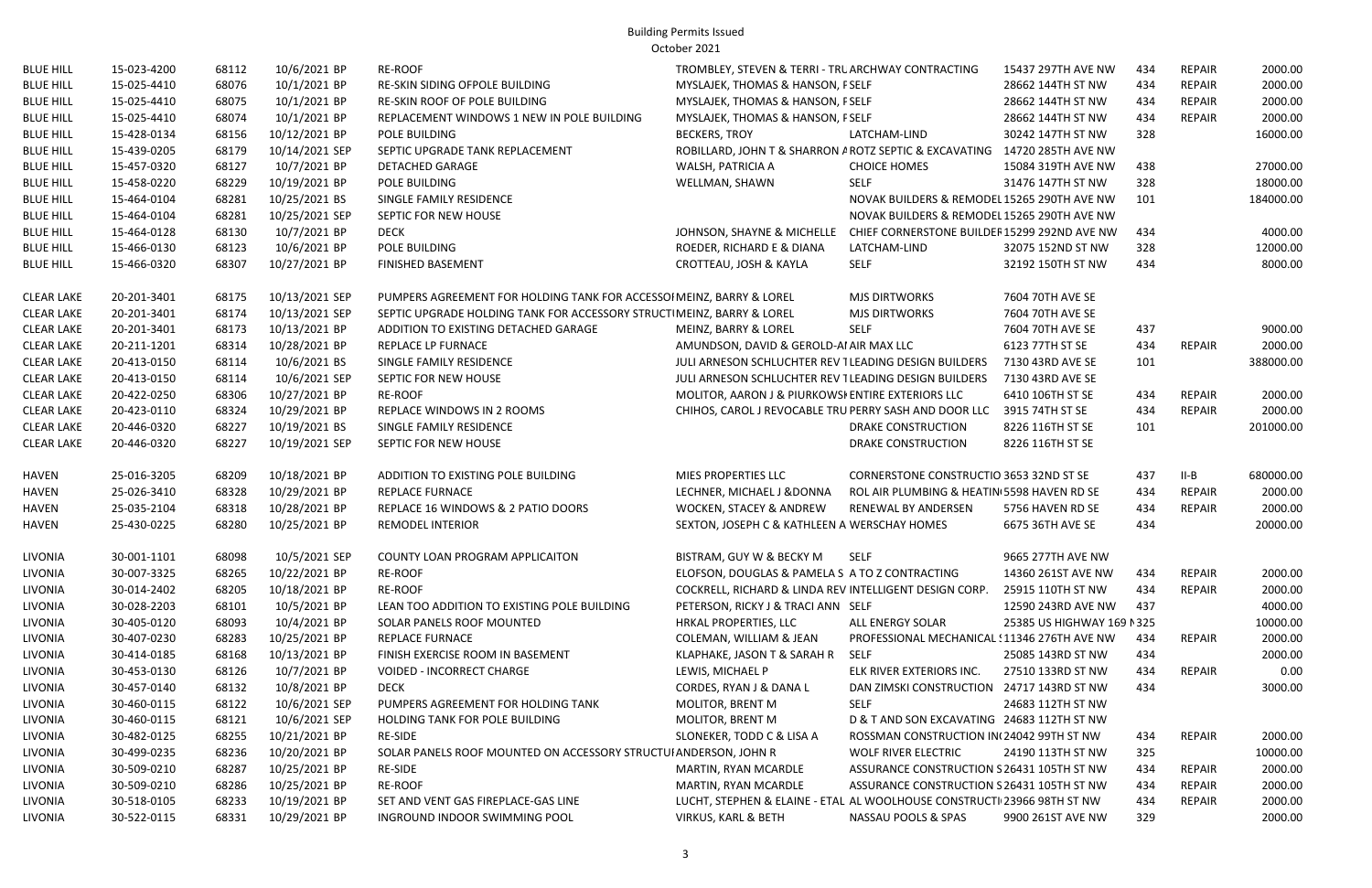| LIVONIA       | 30-522-0115 | 68325 | 10/29/2021 BP  | ADDITION POOL HOUSE AND INGROUND POOL                                   | <b>VIRKUS, KARL &amp; BETH</b>                                             | <b>HOWARD HOMES</b>                              | 9900 261ST AVE NW  | 434 |               | 243000.00 |
|---------------|-------------|-------|----------------|-------------------------------------------------------------------------|----------------------------------------------------------------------------|--------------------------------------------------|--------------------|-----|---------------|-----------|
| LIVONIA       | 30-533-0905 | 68187 | 10/14/2021 BP  | <b>WATER HEATER</b>                                                     | CHRISTIE, COREY & JANELLE                                                  | ROL AIR PLUMBING & HEATIN 14375 244TH AVE NW     |                    | 434 | <b>REPAIR</b> | 2000.00   |
| LIVONIA       | 30-556-0105 | 68151 | 10/12/2021 BP  | INSTALL UNDERGROUND GAS LINE & GARAGE HEATER                            | HERMANSON, DANIEL J & KRISTIE WINDY'S HEATING & COOLING 11647 251ST AVE NW |                                                  |                    | 434 | <b>REPAIR</b> | 2000.00   |
| LIVONIA       | 30-565-0335 | 68326 | 10/29/2021 BP  | <b>DECK</b>                                                             | STUTZMAN, RICKY A & LISA A                                                 | <b>DELLWO BROTHERS</b>                           | 26242 107TH ST NW  | 434 |               | 2000.00   |
| LIVONIA       | 30-569-0105 | 68221 | 10/18/2021 BS  | SINGLE FAMILY RESIDENCE                                                 | HOSELTON, KIRSI ELIZABETH                                                  | <b>BAAS CONSTRUCTION</b>                         | 24990 96TH ST NW   | 101 |               | 336000.00 |
| LIVONIA       | 30-569-0105 | 68221 | 10/18/2021 SEP | SEPTIC FOR NEW HOUSE                                                    | HOSELTON, KIRSI ELIZABETH                                                  | <b>BAAS CONSTRUCTION</b>                         | 24990 96TH ST NW   |     |               |           |
| <b>ORROCK</b> | 35-012-4130 | 68124 | 10/7/2021 BP   | RE-ROOF                                                                 | DEMARS, EUGENE & LONA                                                      | VIKING CONTRACTORS LLC                           | 26120 146TH ST NW  | 434 | <b>REPAIR</b> | 2000.00   |
| <b>ORROCK</b> | 35-014-3105 | 68090 | 10/4/2021 SEP  | SEPTIC UPGRADE                                                          | VANDER VENTER, C & Y - TRUSTEE TW HAULING & EXCAVATING 15786 255TH AVE NW  |                                                  |                    |     |               |           |
| <b>ORROCK</b> | 35-017-2200 | 68214 | 10/18/2021 BP  | REMODEL INTERIOR                                                        | DEZELAR, MICHAEL & BONITA                                                  | <b>GUARANTEE CONSTRUCTION (25953 184TH ST NW</b> |                    | 434 |               | 24000.00  |
| <b>ORROCK</b> | 35-030-1200 | 68133 | 10/8/2021 BP   | RE-ROOF                                                                 | HASKELL, MARY ANN DANZL                                                    | HIGH CALIBER CONSTRUCTION 24409 188TH ST NW      |                    | 434 | <b>REPAIR</b> | 2000.00   |
| <b>ORROCK</b> | 35-033-3200 | 68273 | 10/22/2021 SEP | COUNTY LOAN APPLICATION FEE                                             | GARDNER, JILL M                                                            | <b>CUSTOM SEPTIC INC</b>                         | 17618 229TH AVE NW |     |               |           |
| <b>ORROCK</b> | 35-033-3200 | 68176 | 10/13/2021 SEP | <b>SEPTIC UPGRADE</b>                                                   | <b>GARDNER, JILL M</b>                                                     | <b>CUSTOM SEPTIC INC</b>                         | 17618 229TH AVE NW |     |               |           |
| <b>ORROCK</b> | 35-034-1105 | 68204 | 10/18/2021 BP  | LEAN TOO ADDITION TO EXISTING POLE BUILDING                             | STAUFFER, DONALD L & NANCY A SELF                                          |                                                  | 16042 233RD AVE NW | 328 |               | 4000.00   |
| <b>ORROCK</b> | 35-034-2408 | 68322 | 10/28/2021 BP  | RE-ROOF HOUSE AND ATTACHED GARAGE                                       | LYONS, WILLIAM E & ELIZABETH ARKO EXTERIORS                                |                                                  | 16424 233RD AVE NW | 434 | REPAIR        | 2000.00   |
| <b>ORROCK</b> | 35-401-0230 | 68278 | 10/25/2021 SEP | SEPTIC UPGRADE                                                          | BECERRA, JOSE                                                              | <b>CUSTOM SEPTIC INC</b>                         | 23410 188TH ST NW  |     |               |           |
| <b>ORROCK</b> | 35-401-1250 | 68231 | 10/19/2021 BP  | <b>DECK</b>                                                             | MILLER, KENNETH E & CAROL                                                  | SELF                                             | 23215 188TH ST NW  | 434 |               | 4000.00   |
| <b>ORROCK</b> | 35-401-1320 | 68249 | 10/20/2021 BP  | <b>REPLACE 2 WINDOWS</b>                                                | STROINSKI, SUZANNE M                                                       | <b>HOME DEPOT USA</b>                            | 18979 232ND AVE NW | 434 | <b>REPAIR</b> | 2000.00   |
| <b>ORROCK</b> | 35-406-0150 | 68245 | 10/20/2021 BP  | <b>FURNACE</b>                                                          | STARR, CYNTHIA J & MILLER, HARI DJ'S HEATING & A/C                         |                                                  | 23316 183RD ST NW  | 434 | REPAIR        | 2000.00   |
| <b>ORROCK</b> | 35-408-0770 | 68279 | 10/25/2021 SEP | SEPTIC UPGRADE                                                          | FOX, ANDREW                                                                | SUPERIOR SEPTIC SYSTEMS                          | 25447 166TH ST NW  |     |               |           |
| <b>ORROCK</b> | 35-423-0255 | 68223 | 10/19/2021 BP  | FURNACE AND A/C                                                         | OVERMAN, MAUREEN R                                                         | RICCAR HEATING & AIR                             | 16335 231ST AVE NW | 434 | REPAIR        | 2000.00   |
| <b>ORROCK</b> | 35-423-0310 | 68315 | 10/28/2021 BP  | REPLACE 1 WINDOW & 1 PATIO DOOR                                         | RACCHI, ROBERT & SARAH                                                     | RENEWAL BY ANDERSEN                              | 16347 230TH AVE NW | 434 | <b>REPAIR</b> | 2000.00   |
| <b>ORROCK</b> | 35-423-0420 | 68323 | 10/28/2021 BP  | GAS LINE AND METER TO DETACHED BUILDING                                 | EMMEL, EVAN LOUIS                                                          | PRIME NORTH HEATING & CO(16183 231ST AVE NW      |                    | 434 | <b>REPAIR</b> | 2000.00   |
| <b>ORROCK</b> | 35-427-0130 | 68195 | 10/15/2021 BP  | REPLACE FURNACE                                                         | CISMOWSKI, GUADALUPE                                                       | AIR COMFORT HEATING AND / 16726 233RD AVE NW     |                    | 434 | <b>REPAIR</b> | 2000.00   |
| <b>ORROCK</b> | 35-451-0105 | 68120 | 10/6/2021 BP   | WATER HEATER REPLACEMENT                                                | FICK, MICHAEL                                                              | <b>ALEX PASKAR</b>                               | 19159 243RD AVE NW | 434 | <b>REPAIR</b> | 2000.00   |
| <b>ORROCK</b> | 35-457-0150 | 68239 | 10/20/2021 BP  | REPLACE GAS WATER HEATER                                                | PEIL, ANTONIO & HEIDI                                                      | ROL AIR PLUMBING & HEATIN 26297 150TH ST NW      |                    | 434 | <b>REPAIR</b> | 2000.00   |
| <b>ORROCK</b> | 35-471-0120 | 68327 | 10/29/2021 BP  | REPLACE FURNACE AND A/C                                                 | DAVIS, WESLEY P & NAOMI C                                                  | ROL AIR PLUMBING & HEATIN(25980 191ST ST NW      |                    | 434 | <b>REPAIR</b> | 2000.00   |
| <b>ORROCK</b> | 35-475-0225 | 68177 | 10/13/2021 BP  | ROUGH IN PLUMBING IN LOWER LEVEL BATHROOM                               | EICH, AIMEE & LANDOWSKI, JOSH THELEN MECHANICAL LLC                        |                                                  | 19087 238TH AVE NW | 434 | REPAIR        | 2000.00   |
| <b>ORROCK</b> | 35-491-0115 | 68196 | 10/15/2021 BP  | <b>GARAGE HEATING UNIT</b>                                              | <b>BRUCKER, DENNIS C &amp; JONIE</b>                                       | <b>SELF</b>                                      | 23938 185TH ST NW  | 434 | <b>REPAIR</b> | 2000.00   |
| <b>ORROCK</b> | 35-492-0505 | 68129 | 10/7/2021 BS   | SINGLE FAMILY RESIDENCE                                                 |                                                                            | JP BROOKS INC                                    | 23892 187TH ST NW  | 101 |               | 182000.00 |
| <b>ORROCK</b> | 35-492-0505 | 68129 | 10/7/2021 SEP  | HOOK UP TO COMMUNITY SEPTIC                                             |                                                                            | JP BROOKS INC                                    | 23892 187TH ST NW  |     |               |           |
| PALMER        | 40-002-4205 | 68251 | 10/20/2021 BP  | RE-ROOF HOUSE AND DETACHED GARAGE                                       | MARTIN, PRINCE & MICHELE                                                   | <b>VIKING CONTRACTORS LLC</b>                    | 1643 120TH AVE SE  | 434 | REPAIR        | 2000.00   |
| PALMER        | 40-003-2103 | 68108 | 10/5/2021 SEP  | SEPTIC UPGRADE                                                          | KILORAN, STEVEN & CATHY                                                    | <b>GRABINSKI, SCOTT</b>                          | 10863 7TH ST SE    |     |               |           |
| PALMER        | 40-022-3225 | 68163 | 10/12/2021 BP  | RE-ROOF                                                                 | OLSON, KEITH & EVANGELINE                                                  | HAUS CONSTRUCTION INC                            | 4299 105TH AVE SE  | 434 | <b>REPAIR</b> | 2000.00   |
| PALMER        | 40-027-1420 | 68253 | 10/21/2021 BP  | <b>REPLACE 4 WINDOWS</b>                                                | <b>COWELL, WARREN &amp; RUTH</b>                                           | HOME DEPOT USA                                   | 5088 114TH AVE SE  | 434 | <b>REPAIR</b> | 2000.00   |
| PALMER        | 40-406-0130 | 68078 | 10/1/2021 BP   | <b>DECK</b>                                                             | HILL, BRIAN & SANDRA                                                       | JK LANDSCAPE CONST LLC                           | 10941 42ND ST SE   | 434 |               | 6000.00   |
| PALMER        | 40-413-0110 | 68111 | 10/5/2021 BP   | RAZING OF EXISTING BOATHOUSE                                            | REBER, JOHN D & BARBARA                                                    | HAUS CONSTRUCTION INC                            | 12033 42ND ST SE   | 649 |               |           |
| PALMER        | 40-413-0110 | 68110 | 10/5/2021 BP   | <b>BOAT HOUSE</b>                                                       | REBER, JOHN D & BARBARA                                                    | <b>HAUS CONSTRUCTION INC</b>                     | 12033 42ND ST SE   | 438 |               | 4000.00   |
| PALMER        | 40-413-0110 | 68109 | 10/5/2021 BP   | ADDITION 2ND STORY AND ATTACHED GARAGE ADDITION REBER, JOHN D & BARBARA |                                                                            | HAUS CONSTRUCTION INC                            | 12033 42ND ST SE   | 434 |               | 66000.00  |
| PALMER        | 40-433-0070 | 68170 | 10/13/2021 BP  | <b>RE-ROOF W/ STEEL</b>                                                 | <b>BALES, JESSE</b>                                                        | LOCAL ROOFING LLC DBA: BEC 5360 135TH AVE SE     |                    | 434 | REPAIR        | 2000.00   |
| PALMER        | 40-443-0105 | 68139 | 10/8/2021 SEP  | SEPTIC UPGRADE                                                          | BAERT, VINCENT K & VICTORIA V R & R SEPTIC                                 |                                                  | 4394 135TH AVE SE  |     |               |           |
| PALMER        | 40-445-0105 | 68091 | 10/4/2021 BP   | <b>RE-ROOF HOUSE AND BARN</b>                                           | <b>HAUGEN, JACK &amp; SHARON</b>                                           | ASHCO EXTERIORS INC.                             | 8302 47TH ST SE    | 434 | REPAIR        | 2000.00   |
| PALMER        | 40-459-0150 | 68247 | 10/20/2021 BS  | SINGLE FAMILY RESIDENCE                                                 |                                                                            | <b>PROGRESSIVE BUILDERS</b>                      | 5138 115TH AVE SE  | 101 |               | 157000.00 |
| PALMER        | 40-459-0150 | 68247 | 10/20/2021 SEP | SEPTIC FOR NEW HOUSE                                                    |                                                                            | PROGRESSIVE BUILDERS                             | 5138 115TH AVE SE  |     |               |           |
| SANTIAGO      | 45-021-2401 | 68228 | 10/19/2021 SEP | SEPTIC UPGRADE                                                          | BLESI, MATTHEW J & JULIE L                                                 | <b>RC GRADING</b>                                | 15786 41ST ST SE   |     |               |           |